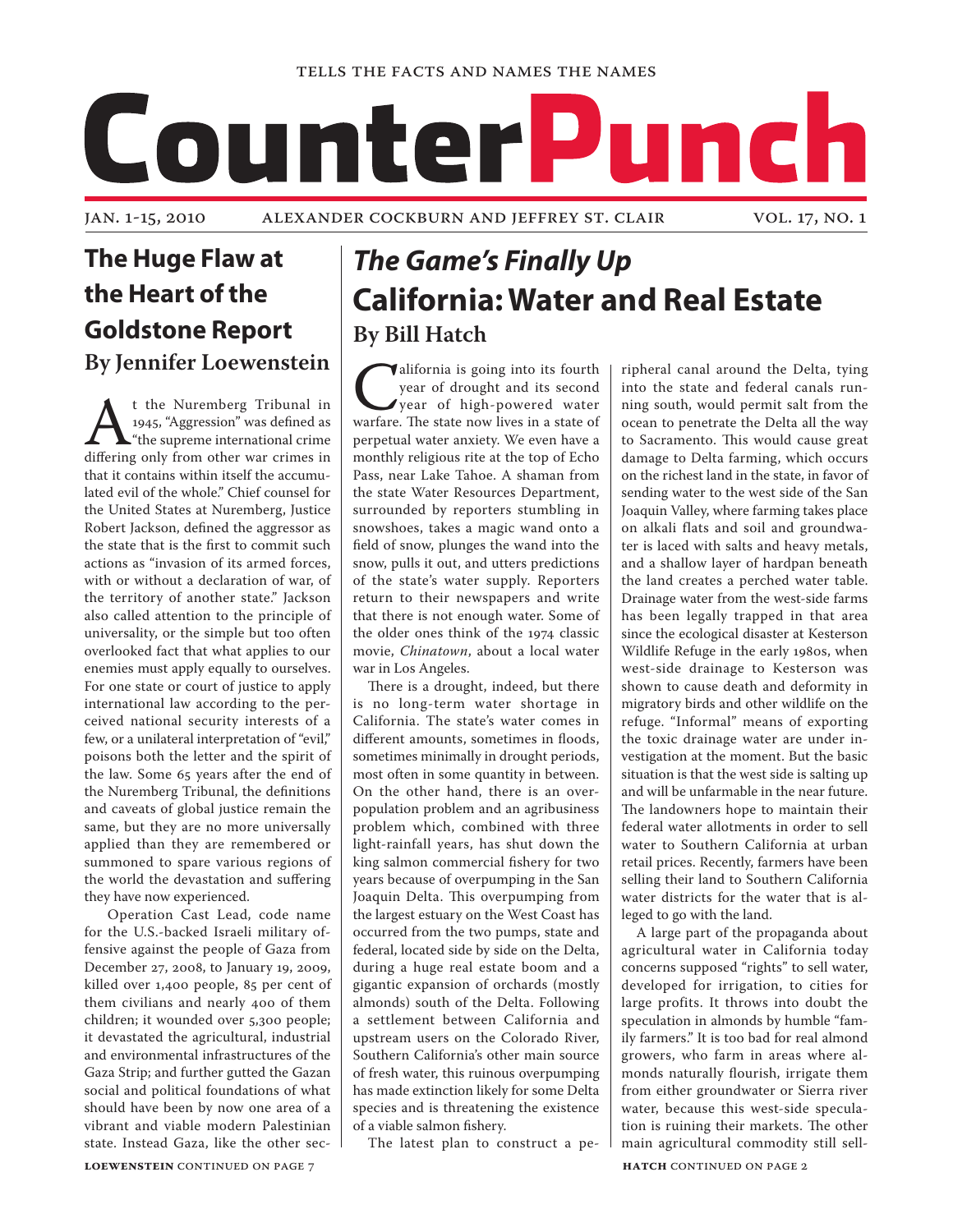ing below breakeven costs of production after 16 months is milk. California leads the nation in production of milk, and the San Joaquin Valley is the center of the dairy industry. Like urban development, California agricultural development has never been remotely moored to the concept of limits.

The addition of 5 million people in California (from 33 to 38 million) since 2000 took the state beyond the longrange carrying capacity of its natural resources. It made up the difference by transfers from agriculture in the north to the cities in the south and to agriculture in the south San Joaquin Valley. But, urban water politics is not about providing water for the existing population, it is about more prospective population growth. California economic growth, despite the claims of agriculture and several other industries still extant, has come to mean only one thing – growth in the housing industry. That process begins with real estate speculation, but real estate speculation is spurred by the promise of more water supply. The State Water Project long ago corrupted that process by promising many times the amount of water it has ever been able to deliver.

 The housing boom and bust has left California with the highest number of foreclosures in the nation and the second

## **CounterPunch**

EDITORS **Alexander Cockburn Jeffrey St. Clair**

> ASSISTANT EDITOR **Alevtina Rea**

BUSINESS **Becky Grant Deva Wheeler**

DESIGN **Tiffany Wardle**

#### COUNSELOR **Ben Sonnenberg**

CounterPunch PO Box 228 Petrolia, CA 95558 1-800-840-3683 counterpunch@counterpunch.org www.counterpunch.org All rights reserved.

highest unemployment rate. Because it is the largest state, it is now a drag on the entire national economy.

Developers don't merely influence state and local governments in California. They've owned them for decades, more completely than any business has owned California state and local governments since the era of the Southern Pacific Railroad Co. As California goes to Washington, D.C., looking for an \$8 billion federal bailout to soften the blows of its midterm round of funding cuts, we are reminded of the arrogance, captured by Ambrose Bierce a century ago, of Southern Pacific methodically bribing congressmen to get them to forgive the \$30 million debt the railroad owed to the federal government.

A few years after the state legisla-

**California's politics have begun to resemble New Guinea cargo cults, insisting on forcing through infrastructure on more borrowed money in the desperate hope of more population growth.**

ture unanimously passed electrical utility deregulation, in 2001 California went from a \$12 billion surplus to a deficit of more than \$20 billion, out of which it has tried unsuccessfully to crawl ever since. Even in the midst of an incredible inflation of real estate values, it did not completely balance its budget. The policy of California politicians at all levels has been to keep all state taxes low, making California an attractive place to live, by borrowing on the bond market. Entering 2010, California has the lowest bond rating in the U.S.A. and speculation that it will default on a bond payment in the coming year is no doubt stimulating credit default swap markets.

The state is awash in debt, from upside-down home mortgages, farm debt, commercial business slowdown, to junk muni bonds. When west-side landowners scream for more water for overproduced almonds and dairies, bankers are standing in line behind them. Local and state governments have been gutted from loss

of property-tax income, as urban real estate values plunge. The most vulnerable members of society are the victims of choice. Health and human service budgets have been slashed, employees laid off, and the state is on a furlough system requiring some enforced days off without pay. As one county employee who works with the homeless in Merced County put it, if she loses her job, she will lose her home and "who will there be to help me when I'm homeless?" However, the broke county agreed to continue subsidizing agricultural property taxes.

 The anxiety of the California population, the largest of any state in the country, has created a fertile field for political hysteria. State politics has begun to resemble New Guinea cargo cults, insisting on forcing through infrastructure on more borrowed money in the desperate hope – because our leaders are actually unable to imagine anything else – of more population growth.

 The finest example of California political insanity at the moment is the 19th congressional district, where Richard Pombo announced his candidacy last week. The district is an interesting example of the gerrymandering art. It follows the San Joaquin River, from its headwaters in the Sierra to its confluence with the Mendota Pool on the west side of the San Joaquin Valley. The pool is the southern extremity of the Delta-Mendota Canal, originating in the Delta and beginning of the San Luis Canal, which flows southward to water the speculative almond orchards of Westlands Water District. The district includes Yosemite National Park, the Hetch-Hetchy Reservoir, Stanislaus National Forest, the Friant Dam, Lake Millerton and part of the Friant-Kern Canal, the Don Pedro Reservoir, parts of the Madera, Merced, Turlock, Modesto, Oakdale irrigation districts and one or two others in San Joaquin County. Even most Californians do not know most of these water projects by name, but they make up the midsection of the entire water delivery system.

 In 2006, Pombo lost his Delta seat and chairmanship of the House "Resources" Committee (restored to its former title, Natural Resources Committee, in 2007) because he was exposed in that campaign for what he was, a pathological right-wing ideologue, crook and liar. We are not predicting that Pombo will give Yosemite back to the Indians and their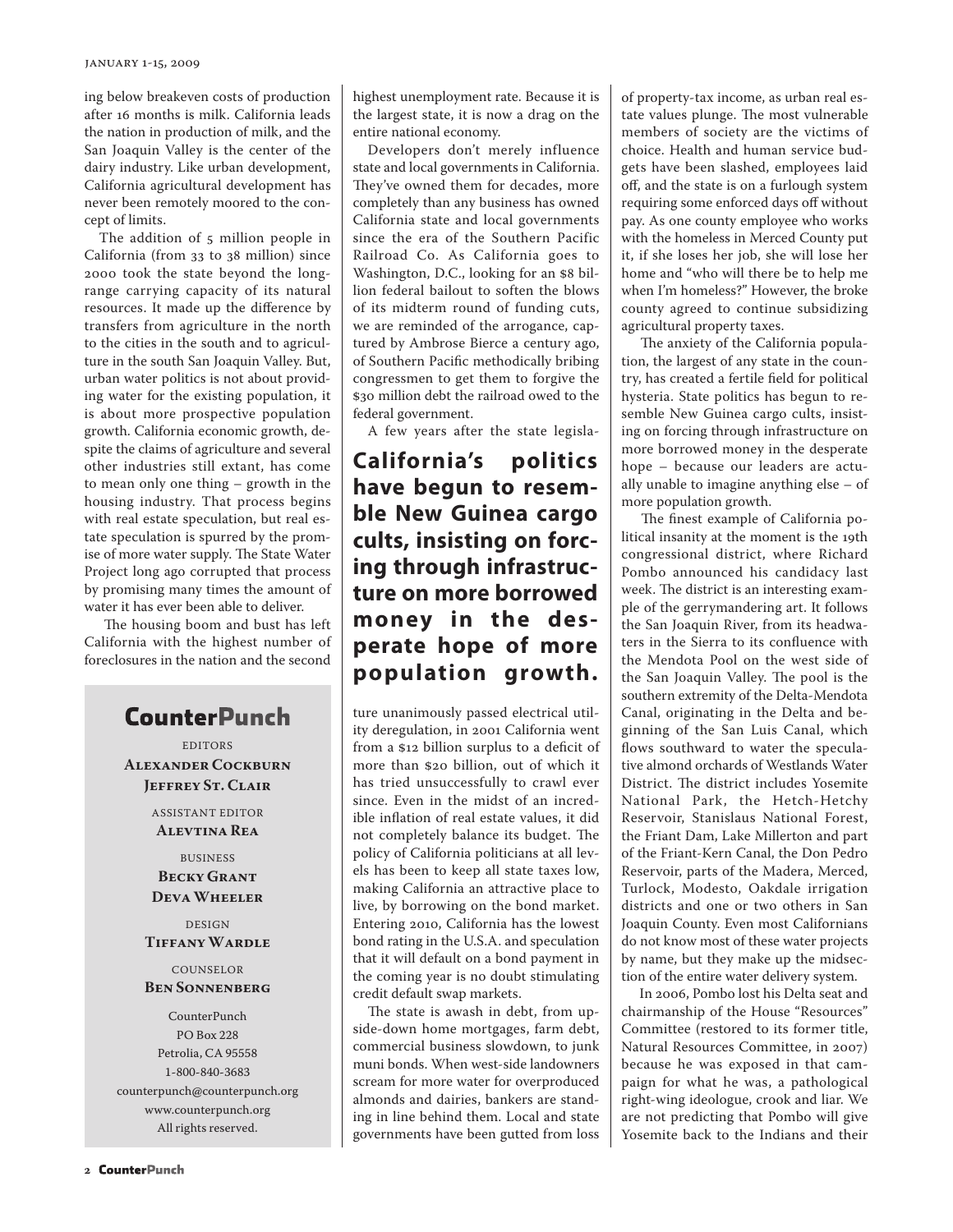corporate gaming associates to create the most beautiful casino in America, but, knowing Pombo, it's possible. And how long is his good friend, the convicted lobbyist and influence peddler, Jack Abramoff, in jail for anyway? It is more likely Pombo will do to the San Joaquin River Settlement, a quarter-century legal and congressional battle to put fresh water back into the river between Friant Dam and the Delta, what he did to the CalFed process that tried to "fix" the Delta for a decade: starve funding for it. Pombo and his backers do not want any salmon swimming in that river again. They want it just like it was: diverted to the southeast valley through the Friant-Kern Canal and the rest of the second longest river in the state as an agricultural drainage ditch.

 California politics is the politics of mindless puppets. Our governor went to the Copenhagen climate-change conference pretending to be an Austrian green political philosopher, though he had just entered a bill in Sacramento to suspend the California Environmental Quality Act on a number of unnamed construction projects in the state. Looking for the puppeteers, we can't help but imagine that creditors of public and private debt will be pulling the strings for years to come.

 The state, in its lust to be the biggest in every way, has grown ungovernable. It is neither governed nor effectively regulated; it is auctioned off, piece by piece, in backroom deals between puppets and plutocrats.

The grand water projects of the last century are now tearing the state apart environmentally, politically and economically. The top political demon of the puppet theater in 2010 will be environmental law, regulation, and anyone who dares to try to uphold them according to the laws of public process. Yet, environmentalists did not create the housing boom or the ecological destruction caused by agribusiness. Except for some ethically disadvantaged, large, corporately funded groups, environmentalists opposed the interests that created the current disaster. The corruption in the state's political culture regarding natural resources is so deep and unconscious that nobody embedded in it can think their way out. For 30 years, the state Capitol has been run on three propositions: that government should operate like a business; growth is inevitable; and there is a "free market" in private property rights in developed surface water. This effluvium of porcine spirits has left for dead the official mind in the face of a growing crisis in the state's natural resources.

At one point at the meeting with angry west-side growers last summer, U.S. Dept. of Interior Ken Salazar stood up and told them to sit and quiet down. They were so stunned that any politician would dare to say so that they did it. Salazar did not permit any more pumping from the Delta than was allowed by law last summer, despite high-priced propaganda campaigns, the latest a *60 Minutes* segment amounting to nothing more than Leslie Stahl going gaga over our telegenic Hun governor. Salazar is reported to be seriously considering running for governor of Colorado

## **The state, in its lust to be the biggest in every way, has grown ungovernable. It is neither governed nor effectively regulated; it is auctioned off, piece by piece, in backroom deals between puppets and plutocrats.**

rather than face continual assaults against reason, taste and law by Pombo and the rest of the San Joaquin Valley congressional delegation – representatives Devin Nunes of Visalia, Jim Costa of Fresno, and Dennis Cardoza of Merced. They all belong to the same party, Big Ag & Water. Cardoza was Pombo's go-to Blue Dog henchman back in the day of continual attacks on the Endangered Species Act in the "Resources" Committee for the benefit of a handful of local developers during the boom. Together, as what local dairymen called the "Pomboza," they did everything congressmen can do to create a speculative rape of their adjoining districts, which resulted in the highest foreclosure rates and some of the highest unemployment rates in the nation.

California does not have a water crisis, at least not so far in this drought cycle. However, the most powerful interests in the state will continue to say there is one because they depend on real estate speculation. Large landowners near urban areas, developers, construction companies and

mortgage lenders created a supply-driven housing boom that blew out. Speculation in water – the essential infrastructure for the next speculative boom – is increasing. At the same time, the most obvious population experiencing rapid growth consists of the homeless. When the Mojave or Irving Water Districts secure more water, the speculative price of their land increases. On and on it goes. It is absurd. It is reality. It is the absurd reality of California development, inextricably bound to a private market in the most essential public resource outside of air.

The public has one friend in court, the Public Trust Doctrine, the idea that the state holds the natural resources in trust for the people. A Public Trust lawsuit on the Delta faces challenges the equivalent of those facing a salmon smolt reaching the Golden Gate. But it is the best chance the California public has to defend itself against the plutocrats and their free-market water casino. **CP**

**Bill Hatch** lives in Merced, CA. He can be reached at wmmhatch@sbcglobal.net.

## **Miss Palestine's rebellion By Sousan Hammad**

The introduction of media spectacles, like the breaking of a Guinness record for the largest plate of kanafeh and the search for a natacles, like the breaking of a Guinness record for the largest tional beauty queen, are just two examples of how absurd practices are coming to be seen as normal in Palestinian cities.

In Nazareth, at the final ceremony of the Miss Palestine beauty pageant last month, confetti was poured over the participants, and a jeweled Victorianstyle crown was placed on the head of the winner – a girl with blue eyes and blonde hair. Yara Mashour, organizer of Nazareth's Miss Palestine, said she started the pageant because she wanted to "introduce modern women to the Palestinian people...I believe in freedom. This pageant is about empowering women." Mashour, who considers herself a modern woman, boasts about her Western education and being unmarried. She wants Nazareth, she says, to become a part of the international world.

This was the fifth year for the Miss

**HAMMAD** CONTINUED ON PAGE 6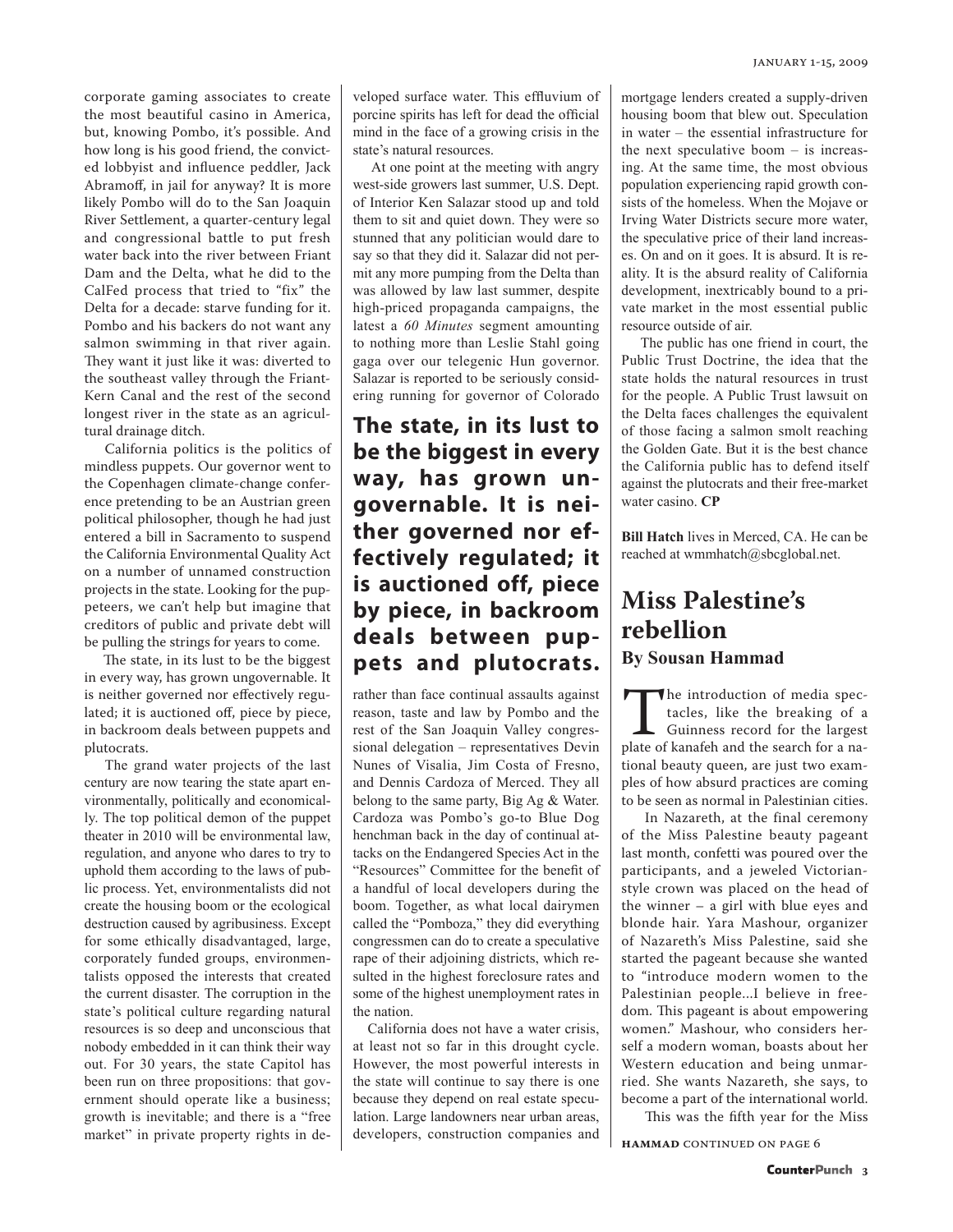# *Medical Marijuana 2010* **Soaring Demand Shoves Reformers Forward**

## **By Fred Gardner**

**OREGIST 17, 2009, David Department**, issued a "Memorandum for Selected Ogden, the second highest official in the Justice Department, United States Attorneys on Investigations and Prosecutions in States Authorizing the Medical Use of Marijuana." It read like a reiteration of the mixed messages Attorney General Eric Holder had sent out verbally. Prosecutors "should not focus federal resources in your States on individuals whose actions are in clear and unambiguous compliance with existing state laws providing for the medical use of marijuana. For example, prosecution of individuals with cancer or other serious illnesses who use marijuana as part of a recommended treatment regimen consistent with applicable state law, or those caregivers in clear and unambiguous compliance with existing state law, who provide such individuals with marijuana, is unlikely to be an efficient use of limited federal resources. On the other hand, prosecution of commercial enterprises that unlawfully market and sell marijuana for profit continues to be an enforcement priority of the Department."

Six weeks after Ogden sent the memo, he abruptly resigned to spend more time with his family. According to Charles Savage of the *New York Times*, "Holder and his staff had expressed repeated frustration when matters got bottled up in Mr. Ogden's office, including the administration's medical marijuana policy." Did this imply that Holder regretted the confusion and fear that the administration had sowed among pro-cannabis activists? Was he blaming Ogden?

Allen St. Pierre, the head of NORML, said he'd always considered Ogden to be somewhat sympathetic to the cause. So did Rick Doblin, who had met with Ogden concerning professor Lyle Craker's application for a federal license to grow marijuana for medical research purposes. Neither Ethan Nadelmann of the Drug Policy Alliance or Rob Kampia of the Marijuana Policy Project had good enough connections in the Administration to assess the meaning of Ogden's departure. The rank-and-file across the U.S. received no useful intelligence – as is so often the case. But the reform leaders are quick with a press release when there is a "win" to claim.

New Jersey legislators passed a bill on Jan. 11, enabling patients with grave conditions – AIDS, cancer, muscular dystrophy, ALS, multiple sclerosis – to obtain cannabis from state-approved dispensaries. The *New York Times* reported:

"Assemblyman Reed Gusciora, a

**Since Proposition 215 passed in 1996, some 400,000 Californians have been authorized by doctors to medicate with cannabis – and there have been zero deaths attributed to it, no rise in the incidence of schizophrenia, no pattern of adverse effec ts whatsoever. That's the real story.**

Democrat from Princeton who sponsored the legislation, said New Jersey's would be the most restrictive medical marijuana law in the nation because it would permit doctors to prescribe it for only a set list of serious, chronic illnesses. The law would also forbid patients from growing their own marijuana...

"Mr. Christie [the incoming Republican governor] was asked about the bill during a press conference within shouting distance of the legislative chambers. He said he was concerned that the bill contained loopholes that might encourage recreational drug use.

"'I think we all see what's happened in California, Mr. Christie said. 'It's gotten completely out of control.'

"But the loophole Mr. Christie cited

– a list of ailments so unrestricted that it might have allowed patients to seek marijuana to treat minor or nonexistent ailments – had already been closed by legislators. In the end, the bill received Republican as well as Democratic support."

Note the unchallenged assumption that California's experience with medical marijuana has been regrettable. To the contrary, since Proposition 215 passed in 1996, some 400,000 Californians have been authorized by doctors to medicate with cannabis – and there have been zero deaths attributed to it, no rise in the incidence of schizophrenia, no pattern of adverse effects whatsoever. That's the real story, given that marijuana was and is defined by federal law as a dangerous drug with no medical use. Its safety profile has been confirmed and documented by conscientious physicians who monitor their patients' cannabis use (while the media deride everyone in the field as "potdocs" and profiteers).

The Democratic politician from Princeton (a city that is to the pharmaceutical industry what Palo Alto is to the computer industry) was acting in the interests of his corporate constituents, when he pushed a bill that ostensibly legalizes marijuana for medical use but effectively prohibits its use for chronic pain, depression, headaches, PMS, ADHD, PTSD, and the broad array of illnesses for which most patients actually medicate with it.

The vote in New Jersey was followed by a fund-raising email from Ethan Nadelmann of the Drug Policy Alliance. "You can put another check in the win column for drug policy reform," it began. "New Jersey is about to become the 14th state to make medical marijuana legal."

Since 1996, when California voters passed Proposition 215, the strategy of Nadelmann and Kampia (who allocate funds for enlightened billionaires George Soros and Peter Lewis, respectively) has been to add states to the "win column" by orchestrating initiatives and lobbying for reform bills. Fourteen years after California passed Proposition 215, the reform leaders have added 13 "wins": Oregon, Washington, Alaska (1998), Maine (1999), Colorado, Hawaii, Nevada (2000), Vermont, Montana (2004), Rhode Island (2006), New Mexico (2007), Michigan (2008), and now New Jersey. Supposedly, there will come a "tip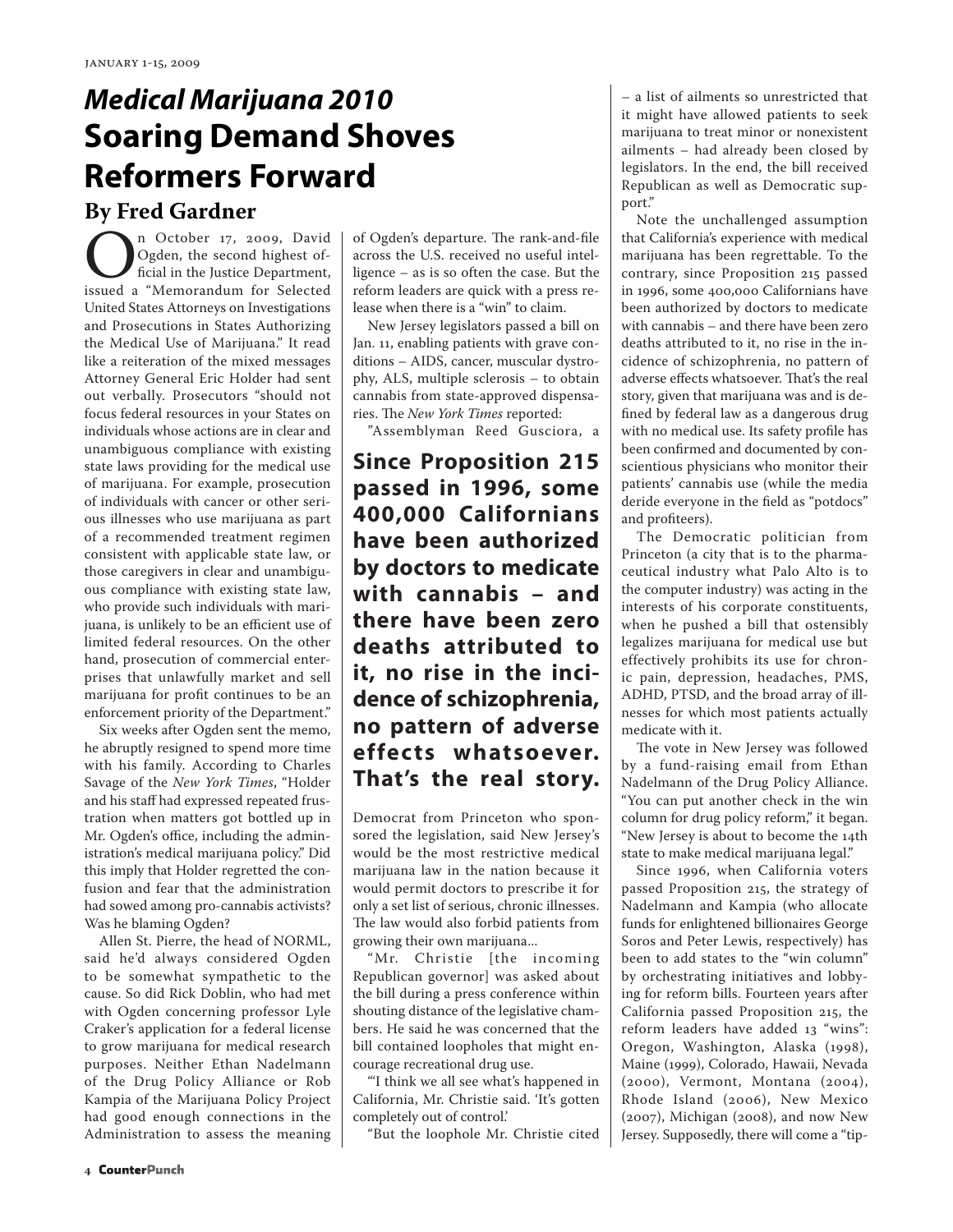ping point," resulting in changes in federal law, but the honchos do not seem to be in a super hurry.

There are four times as many medical marijuana users in California than there are in all Nadelmann's "win-column" states combined. This is partly a result of Proposition 215's open-ended wording. A doctor in California can approve cannabis use in the treatment of "any ... illness for which it provides relief." (The inclusive phrasing was suggested by Tod Mikuriya, M.D., who knew that cannabis had been used by doctors before the 1937 Prohibition to treat a wide range of conditions. Mikuriya had also been struck by the diversity of uses, reported by patients he interviewed at Dennis Peron's club in San Francisco. "Dr. Tod" died in 2006, a vocal critic of the "short-list initiatives" promoted by the Drug Policy Alliance and the Marijuana Policy Project.)

Proposition 215 called on the California legislature to implement a medical marijuana distribution system, which it did in 2003 – after years of taskforce wrangling – by enacting SB-420, a bill protecting "qualified patients ... and ... designated primary caregivers ... who associate within the State of California in order collectively or cooperatively to cultivate marijuana for medical purposes." SB-420 led to a slow proliferation of dispensaries in California during the Bush era, despite raids by the DEA and state and local law enforcement.

In 2008, Attorney General Jerry Brown issued guidelines on how to operate legally as a collective (an entity not defined under state law) or as a cooperative corporation. A collective was defined as "an organization ... that facilitates the collaborative efforts of patients and caregiver members ... including the allocation of costs and revenues.

"Collectives should acquire marijuana only from their constituent members [in order to] ... lawfully transport ... or distribute to other members of the collective.

"Nothing allows marijuana to be purchased from outside the collective for distribution to its members. Instead the cycle should be a closed circuit of marijuana cultivation and consumption with no purchase or sales to or from nonmembers.

"To help prevent diversion to nonmedical markets, collectives should document each member's contribution of labor, resource or money ... (and) track and record the source of their marijuana."

Brown's guidelines inspired the formation of more dispensing collectives and a much smaller number of registered cooperatives. Soon after the guidelines came out, Barack Obama was elected president, and his AG, Eric Holder, reiterated the campaign promise not to sic the DEA on medical marijuana providers who abide by state law. By the winter of 2008-09, entrepreneurs – some with no affinity whatsoever for cannabis – were vying for locations to open dispensaries, and Prohibitionists were using city and county zoning laws to block them.

Driving the expansion was popular demand, limited mainly by the number of doctors willing to authorize approvals. All these years into the Proposition 215 era, many patients, remain reluctant to ask their regular doctors if cannabis

## **By the winter of 2008- 0 9 , e n t r e p r e n e u r s – some with no aff i n i t y w h a t s o e v e r for cannabis – were vying for locations to open dispensaries.**

is right for them. And many doctors are unwilling to issue approvals, some out of fear (the state medical board can suspend or revoke their licenses) and some out of humility (having learned nothing about cannabis in med school).

The only other state with a distribution system as responsive to demand as California's is Colorado, where the Board of Health ruled in the summer of 2009 that a caregiver can provide cannabis to any number of patients. Hundreds of dispensaries opened, most in Denver and its environs. Recently State Senator Chris Romer proposed regulations that will reduce their number.

#### **Initiative 59**

In 2010, Washington, D.C. is supposed to implement a medical marijuana initiative with a revealing but twisted history. A predecessor initiative, written in 1997 by ACT-UP organizer Stephen Michael and his partner Wayne Turner, failed to get enough signatures to make the ballot. (Nadelmann's operatives backed a competing D.C. measure that also stalled in '97.) In 1998, a second attempt endorsed by Michael and Turner made the ballot as "Initiative 59." Steve Michael lived long enough to see double the required number of signatures submitted to the Board of Elections.

The author and leading proponent of Initiative 59 was Steve DeAngelo, a 40-year-old D.C. resident who ran a successful hemp clothing company called Ecolution. DeAngelo had spent a year in law school – an interlude in a career devoted to cannabis. He used Proposition 215 as a starting point, paraphrased many of its lines, and added some of his own ideas. A key plank was that only not-forprofit corporations could distribute cannabis in D.C.

Prior to Election Day, 1998, Congress voted not to certify the results of Initiative 59, but D.C. residents got to vote on it anyway because the ballots had already been printed. An exit poll (paid for by Nadelmann, reconciled to a supportive role) showed Initiative 59 winning by a 69-31 margin. The ACLU sued to get the official tally made public. The Clinton Justice Department asked a federal judge to dismiss the ACLU suit – in vain. When it turned out that Initiative 59 had indeed passed overwhelmingly, Congressman Bob Barr of Georgia introduced an amendment to the Washington, D.C., budget to prohibit the certification of the election results: "None of the funds contained in this act may be used to conduct any ballot initiative which seeks to legalize or otherwise reduce penalties associated with the possession, use, or distribution of any Schedule I substance under the Controlled Substance Act, or any tetrahydrocannabinols derivative." This may have been the first time in U.S. history that election results were voided by an act of Congress.

 The experience left DeAngelo demoralized, broke, and ready to leave the Washington area, where he had lived and worked since childhood. In 2000, he moved to California with the intention of getting involved in the medical marijuana industry. Six years later, he and a partner were presiding over the launch of Harborside Health Center, a spacious, well-lit dispensary that offered an astonishing selection of cannabis, edibles, tinctures, etc., as well as free services for patients such as acupuncture and massage.

Not adverse to publicity, DeAngelo made himself available to Bay Area re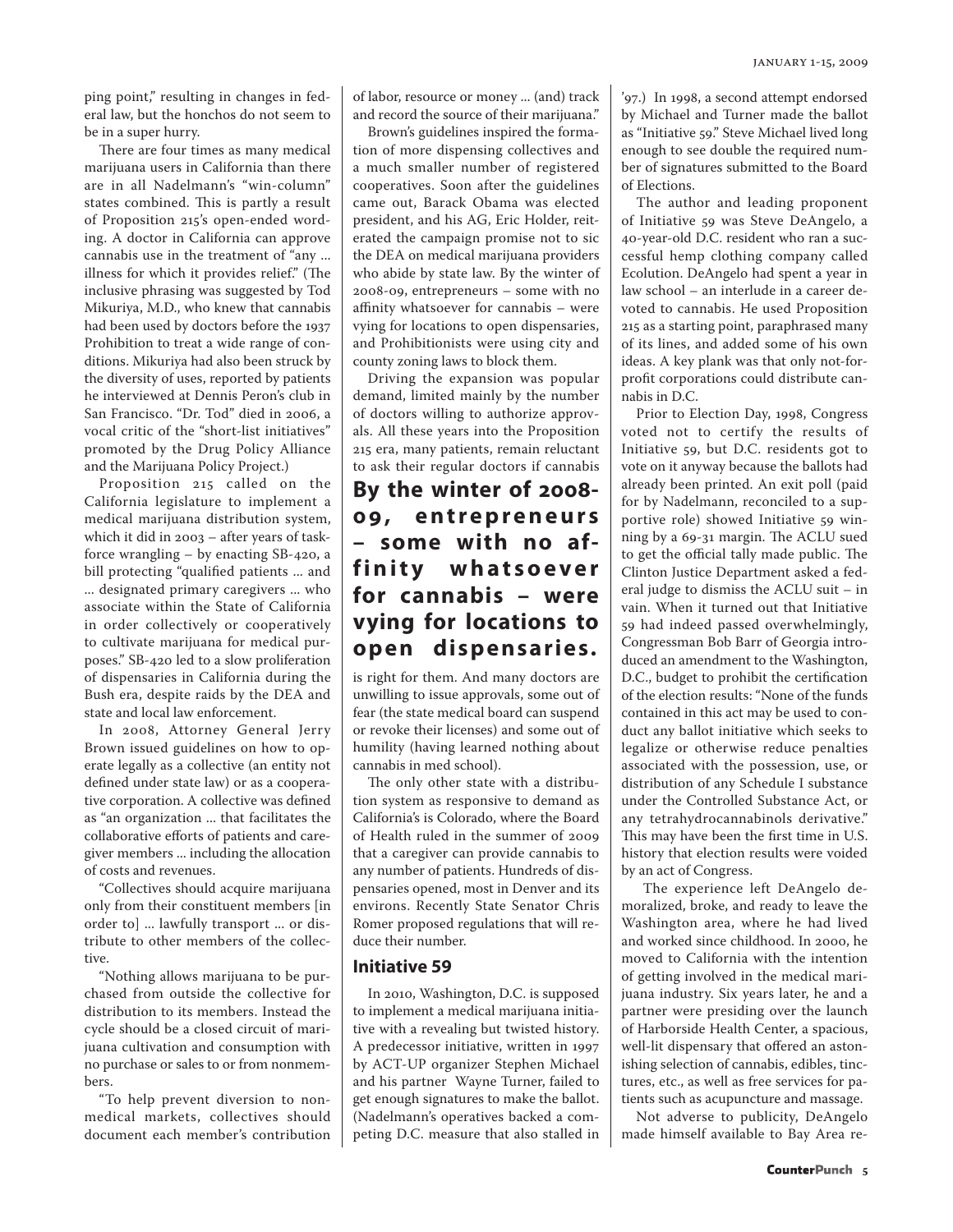porters and was soon discovered by the national media. After Harborside was featured in a *Fortune* magazine cover story last October, DeAngelo set up a consulting company to help entrepreneurs find locations for and create dispensaries, using Harborside as a model and/or a brand name. He spent the month of December 2009 supervising the launch of Harborside San Jose, which was soon drawing 150 patients per day, without any advertising. (Cannabisoriented forums on the web sufficed to get the word out.) Patients typically spend about \$80 per visit.

As this newsletter goes to press, DeAngelo is on a 10-day trip to Washington, D.C., trying to exert influence over the implementation of Initiative 59. For the first time since FY 1999, the so-called Barr Amendment was not attached to the D.C. appropriations bill that the president signed on Dec. 20. Allen St. Pierre of NORML credits Judiciary Committee Chairman John Conyers and the District's nonvoting Congressional delegate, Eleanor Holmes Norton, with getting the noxious rider dropped. At this stage, Congress can't modify the D.C. appropriations bill but can kill it entirely if one member drafts a "discharge petition" and gets a majority to sign on by early February. St. Pierre says, "This is a cumbersome process, almost unheard of. The odds are better than four to one that by June 1 there will be a medical marijuana law in D.C."

Although Congress can't change it, the Washington, D.C., City Council can and will revise Initiative 59. "That's why I'm here," says DeAngelo. "I have the best chance of achieving consensus between the reform groups and the local activists. We need to present the council with a set of coherent, defensible regulations:

"One: a reasonable cap on the number of dispensaries like we have in Oakland ... up to a dozen. This is to maximize their chances of surviving economically.

"Two: a competitive evaluation process, in which the interested parties would send proposals to the city, which would have the opportunity to select the best operators and proposals.

"Three: a mixed supply system where dispensaries would be able to cultivate for their members and members would be able to sell their surplus back to dispensaries. This is the closed-loop model: no one need be tempted to deal with the black market. Requiring a dispensary to cultivate all its own cannabis greatly increases the capital-investment requirements. You can create a wonderful dispensary that serves a couple of hundred people a day for \$150,000 to \$250,000. But if you have to add a grow facility to service those people, you'll need a million dollars. That's a huge burden to place on a nonprofit organization that can't take in shareholders or pay dividends. Where is that money going to come from? I guarantee that if a dispensary has to self-supply, the selection will be drastically limited."

DeAngelo points out that the closedloop model enables patient-growers to make a living. As more patients take up

## **" This is a cumbersome process, almost unheard of. The odds are better than four to one that by June 1 there will be a medical marijuana law in D.C."**

growing for economic reasons, the industry develops cadres with a vested interest in its survival and success. **CP**

**Fred Gardner** edits *O'Shaughnessy's, The Journal of Cannabis in Clinical Practice*. He can be reached at fred@plebesite.

#### **HAMMAD** CONTINUED FROM PAGE 3

Palestine beauty pageant, also called Miss Lilac. Some in Nazareth repudiated the pageant as an overexpensive effort, while the reaction from Israelis was "backward," as Mashour said. "Every time Israelis see us moving forward, they get shocked. They don't want to see us as progressive people."

But being ostracized isn't a concern for Mashour. She is used to resentment from Nazarenes for the "taboo" subjects her magazine highlights, such as sex, orgasms and nose jobs. Along with her sister, Mashour started *Lilac* magazine almost ten years ago, and they received so much attention that even the *New York Times* wrote about it. It called the magazine a "Western-styled hybrid of *Cosmo Girl* and *People* with an Arab setting" – a feat, of course, for the sisters.

In Ramallah, the circumstances were

different. The inaugural West Bank beauty pageant was set to run on December 26 (a day prior to the first anniversary of the Israeli-led war on the Palestinian people in Gaza). But five days before the competition, Palestinian Authority (PA) officials decided to cancel the event because of the "conflicting schedule."

Hamas published a press release prior to the PA's decision, stating that such a contest "completely contradicts Palestinian values and traditions." The statement added, "Showing beautiful girls in front of the mass media and the audience while our people in Gaza are suffering ... is rejected and is considered a blind imitation of Western traditions."

Miss Palestine quickly became a topic of fascination for journalists. One publication reported that the event was a way of providing a "new angle on the Palestinian-Israeli conflict." So, when the pageant was canceled, the Israeli and Western press demonized the PA, even more so Hamas, for its decision to stop the pageant. In a *Global News* article, a reporter described Salwa Yusef, Ramallah's pageant organizer, as a defiant woman who is divorced and smokes cigarettes. She tragically spoke about her dream of starting a beauty pageant as if saying it would civilize the West Bank. "We are a society just like any other – yes, we live under occupation, but that does not mean we cannot have celebrations." Yusef, like Mashour, seems to think that a beauty pageant could liberate Palestinian women and encourage them to become independent. However, the majority of women who signed up for the event dropped out because of pressure from their families. On choosing to have the pageant on nearly the same day as the Gaza war commemoration, Yusef unabashedly said that she was not political. She repeatedly expressed hope that the Miss Palestine competition would proceed in January (if the PA allows it).

The tragedy here is not only the transformation of women into fetishized commodities but the belief that these events will create a sense of normalcy in Palestine.**CP**

**Sousan Hammad** is a writer and journalist based in the Palestinian city of Nazareth. Her web site is www.sousanhammad.com, and she can be reached at sousan.hammad@gmail.com.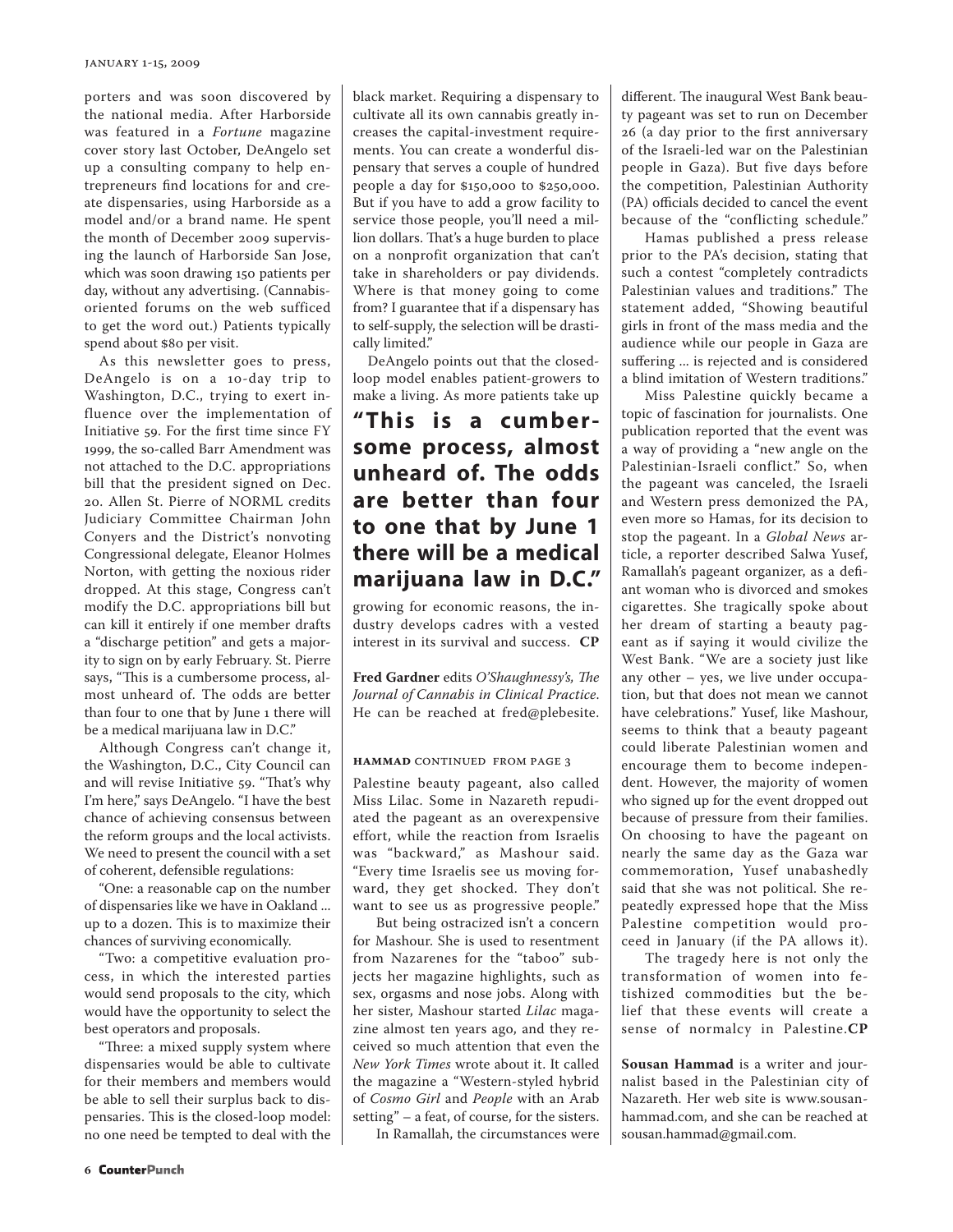#### **LOEWENSTEIN CONTINUED FROM PAGE 1**

tions of this hacked up land, lies drained of its lifeblood like a severed limb. Its past recalls shockingly brutal years of occupation, torture, degradation and mutilation by an aggressor granted immunity from the principles of world order. But Israel's exemption from the primary tenets of international law flows straight out of the self-exemption from those same laws that the United States has insisted upon for itself in global affairs.

The Goldstone Report, commendable for its outspoken condemnation of the *conduct* of the IDF (Israel Defense Forces) during Operation Cast Lead, fails, however, to hint at how Israel was allowed to get away with such savagery in the first place. Indeed, Justice Richard Goldstone initially refused the request to conduct an investigation into the winter assault. He agreed to head the investigation only after the chairperson of the United Nations Committee who had originally sought his assistance agreed to let him write the mandate for the mission in his own words. Goldstone's mandate insisted that both Israel's and Hamas' actions would have to be investigated in order for the report to be fair – a prerequisite that could have been legitimate had it simultaneously emphasized the military and political disparities between these two parties to the conflict. In the end, Goldstone's report does the opposite: it equates the actions of the occupied with those of the occupier and attributes the lion's share of responsibility for the outbreak of the "war" to the actions of the occupied – Hamas' firing of rockets over the Gaza border into Israel.

Operation Cast Lead is rarely characterized as an act of illegal and unjustifiable aggression. In fact, ultimately Goldstone's depiction of Israel's assault on Gaza as exercising its legitimate "right to self-defense" is entirely consistent with what both U.S. and Israeli governmental and media spokespeople claimed from the beginning. Unsurprisingly, U.S. pro-Israel lobby groups and public relations organizations continually repeat the lie – in print and over the airwaves – that last year's three-week-long assault on Gaza by U.S.-backed Israeli forces was both logical and forgivable under the circumstances – even if some of the actions that occurred during the operation were "excessive" or "disproportionate," as if such actions can now be forgiven, forgotten, chalked up to "isolated incidents," or the

"natural" anger and vengeance that come out in human behavior in times of conflict or war.

The 36 war crimes selected for careful review by the Goldstone Commission were but a sampling of thousands of illegal and unspeakable acts of savagery committed against the civilian population of Gaza; indeed, they defined the operation by being the rule rather than the exception. The entire operation was one monstrous war crime, but this plain fact eludes Justice Goldstone just as it is overlooked today in our memorials and analyses of what happened to an imprisoned and defenseless population, 56 per cent of whom are children. The "defen-

## **The Goldstone Report, commendable for its outspoken condemnation of Israel's conduct during Operation Cast Lead fails to hint at how Israel was allowed to get away with such savagery in the first place.**

sive" nature of Israel's military operation is rarely questioned or even noticed, and because Justice Richard Goldstone himself never undertook to question whether Operation Cast Lead had any *legitimate*  basis from the start, the overall legal value of the Goldstone Report is seriously flawed.

Under international law acts of aggression are illegal; in addition, no nation has the right to defend itself using force. Articles 2 and 51 of the United Nations Charter prohibit military action even in cases of self-defense until all peaceful means of resolving a conflict have been exhausted. Even then the intervention of the United Nations must precede any move toward a resolution of the conflict by force. Rather than solve the problem of Hamas rocket fire peacefully, Israel responded using violence. More to the point, Hamas had offered to reinstate the cease-fire, even to go back to the agreements of 2005, before Hamas won the election. Israel considered these options and rejected them out of hand, although it had every reason to believe they would work. After all, Hamas had abided by the cease-fire faithfully from its inception. It was Israel, with U.S. approval, that violated it repeatedly, day after day, throughout the six-month period in which it took effect.

 Just as Israel routinely violates international law and the agreements it signs with the Palestinian Authority in the West Bank, its record of adherence to international standards of law and morality in the Gaza Strip, which it is slowly smothering to death, is worse than abysmal. In the overall historical context of the occupation and dispossession of the Palestinians, we must, therefore, view Hamas' rocket fire in the context of resistance, despite the fact that this particular act of retaliation is illegal: the rockets are too primitive to distinguish between civilian and military targets and the soldiers who fire them are aware of this fact. Although nonviolent resistance has been by far the dominant method of resistance by the Palestinian people for decades, despite pervasive propaganda to the contrary, there are still many people, including Palestinians, who believe that the U.S.A. and Israel are only able to comprehend the language of force.

Israel's claim that Operation Cast

#### Subscription Information

Subscription information can be found at www.counterpunch.org or call toll-free inside the U.S. 1-800-840-3683

#### Published twice monthly except July and August, 22 issues a year.

- 1 year hardcopy edition \$45
- 2 year hardcopy edition \$80
- 1 year email edition \$35
- 2 year email edition \$65
- 1 year email & hardcopy edition \$50
- 1 year institutions/supporters \$100
- 1 year student/low income \$35

Renew by telephone, mail or on our website. For mailed orders please include name, address and email address with payment, or call 1-800- 840-3683 or 1-707-629 3683. Add \$17.50 per year for subscriptions mailed outside the U.S.A.

**Make checks or money orders payable to:** 

CounterPunch Business Office PO Box 228, Petrolia, CA 95558